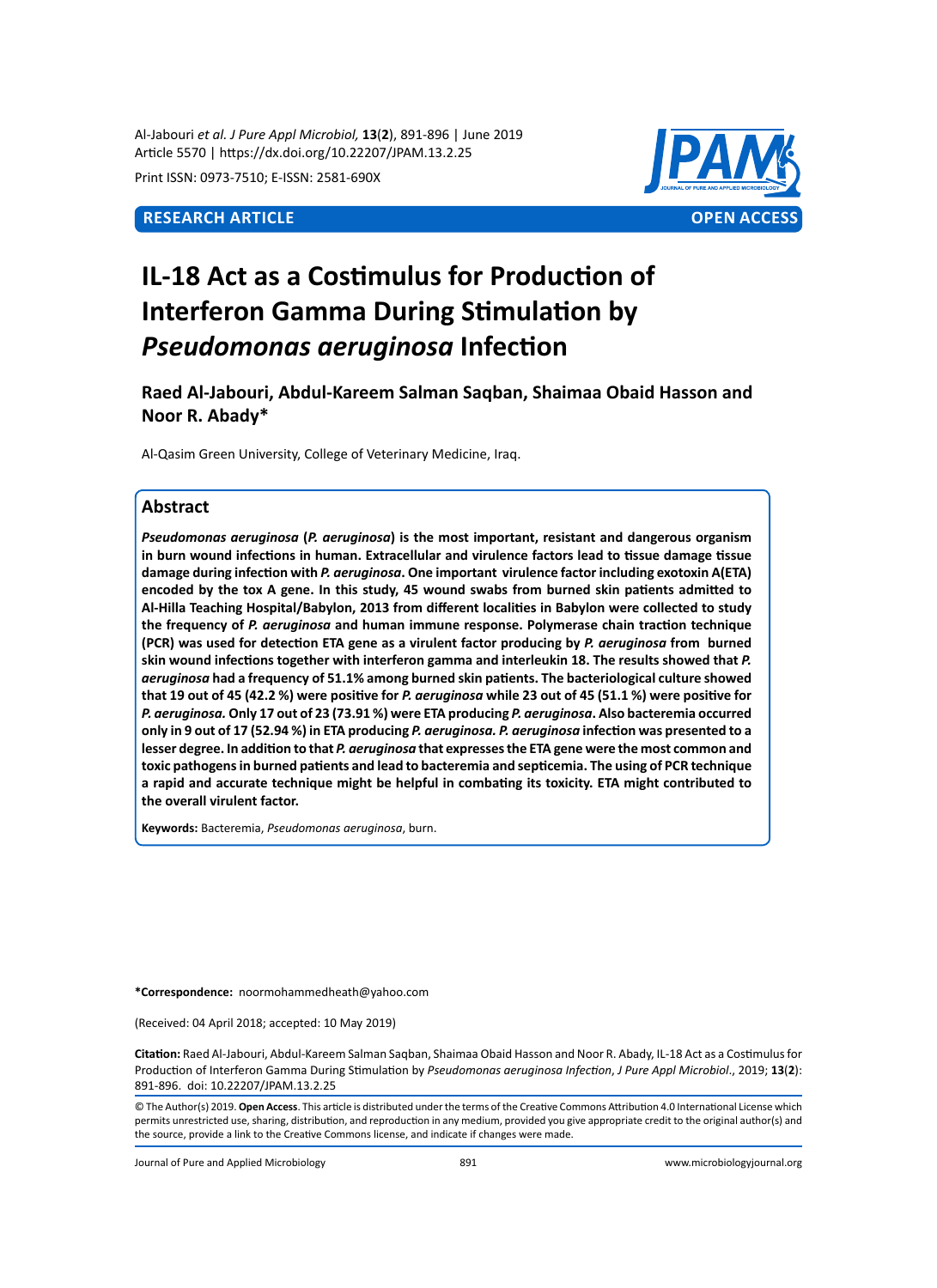#### **INTRODUCTION**

*Pseudomonas aeruginosa* was an opportunistic bacteria able to infect humans in addition to animal<sup>1</sup>. In human, it could cause severe infections in nearly many tissues. Infection of respiratory tract with *P. aeruginosa* was a main reason of mortality and morbidity in patients specially those with cystic fibrosis<sup>2</sup>. In hospitals, *P. aeruginosa* mostly affected those who were admitted to units of intensive care, burn wound infections and patients with chronic illnesses<sup>3</sup>. In animals, this pathogen lead to bovine mastitis<sup>4</sup>. Teat wipes contamination is the major source of infection due to various virulence factors causing its pathogenicity<sup>5</sup>. P. aeruginosa had ETA, sialidase and exoenzyme S<sup>6</sup>. This bacteria also had secretory system(a type III) which permits toxins delivery directly into host cell cytoplasm<sup>7</sup>. ETA was important cause of tissue necrosis since it blocked protein synthesis<sup>8</sup>. It has been found that interferon gamma is an significant cytokine of protection (innate immunity) of other pathogens like Chlamydia pneumoniae and Toxoplasma gondii but its role in pseudomonas aeruginosa infection is still undiscovered.

In this study, we examined detection of ETA virulence factor gene in *P. aeruginosa* isolates that isolated from burned skin samples by using Polymerase chain reaction technique that based amplification of ETA gene .

# **MATERIALS AND METHODS Sample collection**

45 wound swabs from burned patients admitted to Al-Hilla Teaching Hospitals /Babylon, 2013 in the sterilized test tubes with aseptic precautions, in agreement with International Dairy Federation standards<sup>9</sup> collected from different fields in Babylon Provinces and the samples transferred into Laboratory for further evaluation.

### **Bacterial isolation**

Collected samples were cultured onto blood , nutrient, brain heart infusion broth and MacConkey's agar<sup>10,11</sup>. All isolates were gram negative bacteria, with positive oxidase test with positive Api-20 system (bio M<sup>irieux)12</sup>.

## **Extraction of bacterial genomic DNA**

Extraction of Genomic DNA of *P. aeruginosa* was done using (PrestoTM) ( Geneaid. USA) according to instructions of company. Nano drop spectrophotometer was used to check the results and the extracted materials were stored in refrigerator at -20C until performance of PCR technique.

### **Polymerase chain reaction**

This was done through the use of primers that were specific for ETA gene. These were designed through GenBank (NCBI). Pseudomonas aeruginosa isolate 6 ETA gene, partial cds GenBank: (AF227424.1) through the use of primer3 plus which was online designed. The primers toxA-F primer (CGCAAAGCATCGTCTTCGG) in addition to toxA-R primer (TTCCTGGTCC-TGGGCGTAG), were delivered by (Korea, Bioneer). Then PCR was done according to company instructions.

Interferon gamma and interleukin 18 were assessed using IFN-gamma ELISA kit (BioSource) and Il-18 ELISA kit BioSource, Belgium respectively.

Table 1. Frequency of P. aeruginosa among burned skin infection

|                                | Positive P.<br>aeruginosa | Total | ℅    |  |
|--------------------------------|---------------------------|-------|------|--|
| Human burned<br>skin infection | 23                        | 45    | 51.1 |  |

**Table 2.** Sensitivity, Specificity, Positive predictive value and Negative predictive value of bacterial culture

| Test                 | Sensitivity | Specificity | Positive<br>predictive<br>value | Negative<br>predictive<br>value |  |
|----------------------|-------------|-------------|---------------------------------|---------------------------------|--|
| Bacterial<br>culture | 80.95       | 84.61       | 89.47                           | 73.3                            |  |

Journal of Pure and Applied Microbiology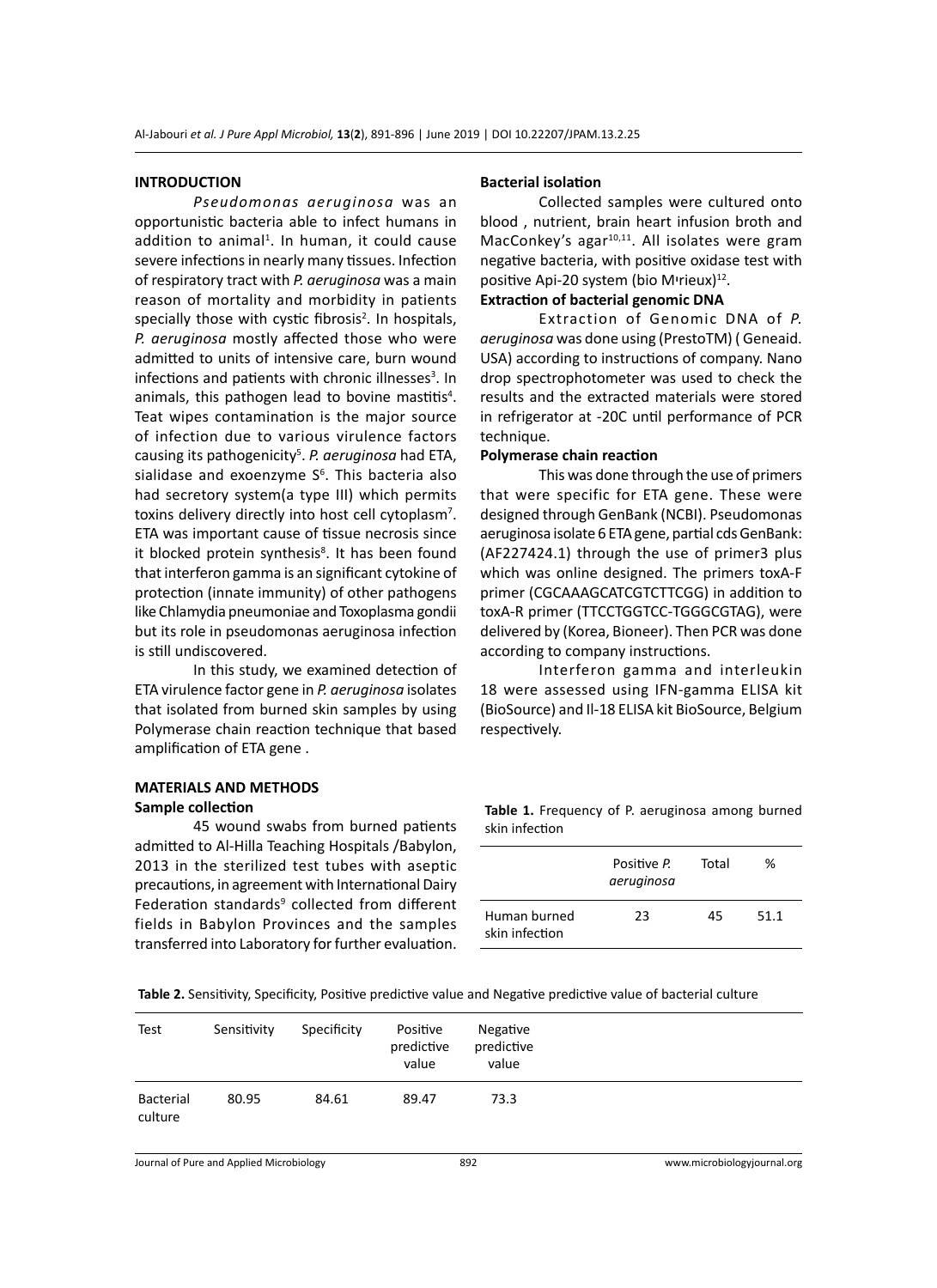| <b>Table 3.</b> Frequency of ETA among human P. <i>geruginosa</i><br>isolated from patients with burned skin |            |       | Table 4. Showed the frequency of human P. aeruginosa<br>bacteremia in relation to ETA |                             |            |            |
|--------------------------------------------------------------------------------------------------------------|------------|-------|---------------------------------------------------------------------------------------|-----------------------------|------------|------------|
|                                                                                                              | <b>ETA</b> | Total | %                                                                                     | ETA                         | Bacteremia | %          |
| Human<br>P. aeruginosa                                                                                       | 17         | 23    | 73.91                                                                                 | Positive(17)<br>Negative(6) | 0          | 52.94<br>0 |

**Table 3.** Frequency of ETA among human *P. aeruginosa*

**Table 5.** Mean levels of interferon gamma and IL-18 among burned patients in relation to pseudomonas aeruginosa infection

|                                         | Burned<br>patients with<br>pseudomonas<br>aeruginosa<br>infection | Burned<br>patients without<br>pseudomonas<br>aeruginosa<br>infection | P-value |
|-----------------------------------------|-------------------------------------------------------------------|----------------------------------------------------------------------|---------|
| interferon $-\gamma$<br>level $(pg/ml)$ | $4.91 \pm 2.13$                                                   | 11.58±3.11                                                           | < 0.05  |
| $IL-18(pg/ml)$                          | 33.72±11.66                                                       | 73.94±17.49                                                          | < 0.05  |

#### **RESULTS AND DISCUSSION**

Table (1) showed that the frequency of *P. aeruginosa* infection was 51.1 % among human burned skin infections. This high occurrence infection rate might be due to the opportunistic nature of this pathogen that lead to its colonization on burned skin when the mechanical or the immunological defect either alone or both were breached<sup>14</sup>. This was consistent with<sup>15</sup> and inconsistent with<sup>16</sup> and<sup>17</sup> who showed that the frequency of *P. aeruginosa* was 36%. This might be due to geographical variation.

Because *P. aeruginosa* was important medically, numerous techniques had been established for quickly recognition of species of *P.aeruginosa*. Though conventional procedures to recognize *P. aeruginosa* were dependable, they need numerous days. PCR had the probable chance for microbial species identification quickly through gene sequences amplification specific to *P. aeruginosa*18.

Table (2) showed that the sensitivity, specificity, PPV and NPV were (80.95 %, 84.61%, 89.47% and 73.3 % respectively). This might be due to true infection by *P aeruginosa* detected only by PCR(4 cases) with false negative culture results. This might be due to overgrowth of other bacteria or presence of non-cultivable organisms or mutations<sup>18,19</sup>. Therefore we could conclude that the PCR screening is mandatory technique to detect low number of this organisms at their initial colonization, that is a very important clinically in detection of early infection by this dangerous pathogen when there is no or intermittent colonization with this bacteria.

Table (3) showed that 17 out of 23 (73.91%) of human *P. aeroginosa* produce ETA. As the ETA was very important in *P. aeruginosa* disease process, so its high frequency in these isolates reflected that it was a prominent virulent factor for this pathogen and our finding was consistent with<sup>20,21</sup>.

Table (4) showed that 9 out of 17 (52.94%) ETA positive *P. aeruginosa* had bacteremia while none of the ETA negative P. aeruginosa had bacteremia. This might be due to the major role of ETA inhibition of elongation factor 2 such as what happened with the diphtheria toxin that lead to death of cell<sup>22,23</sup> with resultant bacterial dissemination to blood. In addition to that ETA had a cytotoxic effect that extend to varied range of mammalian cells. In addition to that, ETA had the ability of inhibition of macrophage and granulocytes $24,25$ , inhibit the production of IL-1 and altered TNF-alpha production<sup>26</sup>. All of the above might indicate a major role for ETA in the *P. aeruginosa* bacteremia and death amongst patients with burned skin. This finding support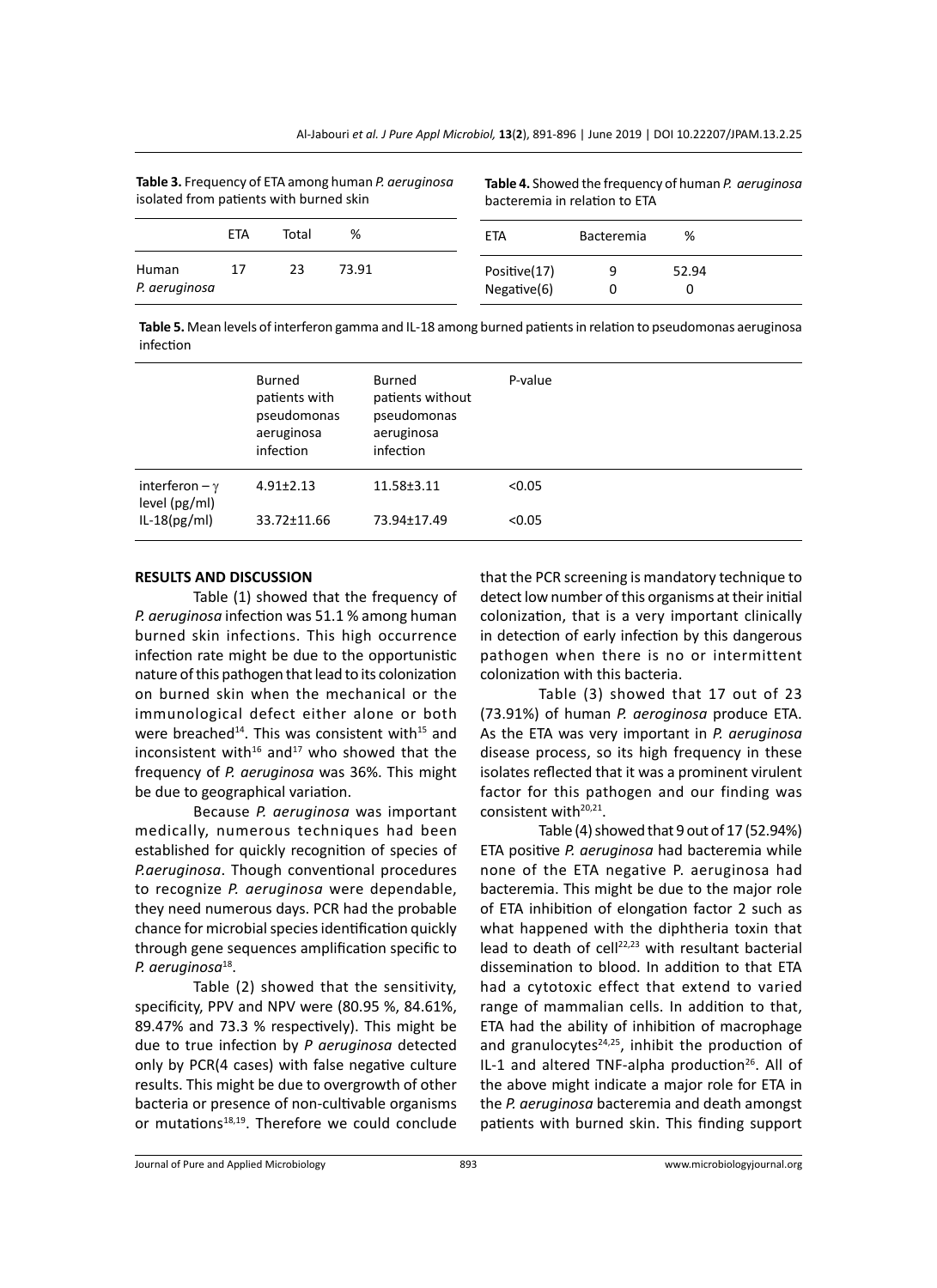

Al-Jabouri *et al. J Pure Appl Microbiol,* **13**(**2**), 891-896 | June 2019 | DOI 10.22207/JPAM.13.2.25

**Fig. 1.** Electrophoresis agar gel of PCR of *P. aeruginosa* ETA gene . Where, Lane (M) marker of DNA (100bp), Lane ((1-3)) samples that were positive in burn wound infections patients Lane (4-6) positive samples in mastitis milk samples at 199bp and Lane negative ETA gene in *P. aeruginosa* isolate.

what was mentioned by other researchers $27,28$ .

Table (5) showed that both interferon gamma and IL-18 was significantly decreased in burned patients with pseudomonas aeruginosa infection in comparison to their value in burned patients without pseudomonas aeruginosa infection (P value  $<$  0.05). IL-18 might act as a stimulus for production of interferon gamma during stimulation by bacterial infection of macrophage to drive Th1 T cell development (33&34). So IL-18 might lead to host resistance through the production of interferon gamma. This was consistent with Xi Huang *et al.* 2018<sup>35</sup>.

#### **CONCLUSION**

1. PCR screening is mandatory technique to detect low number of P. aeruginosa infection at their initial colonization, that is a very important clinically in detection of early infection by this dangerous pathogen when there is no or intermittent colonization with this bacteria.

2. As the ETA was very important in P. aeruginosa disease process, so its high frequency in these isolates reflected that it was a prominent virulent factor for this pathogen .

3. There was a major role for ETA in the P. aeruginosa bacteremia amongst patients with burned skin.

4. IL-18 might act as a stimulus for production of interferon gamma during stimulation by bacterial infection of macrophage to drive Th1 T cell development. So IL-18 might lead to host resistance through the production of interferon gamma.

### **ACKNOWLEDGEMENTS**

None.

# **CONFLICTS OF INTEREST**

The authors declare that there is no conflicts of interest.

#### **AUTHORS' CONTRIBUTION**

All authors have made substantial, direct and intellectual contribution to the work and approved it for publication.

#### **FUNDING**

None.

#### **Data availability**

All datasets generated or analyzed during this study are included in the manuscript.

### **Ethics Statement**

This article does not contain any studies with human participants or animals performed by any of the authors.

### **REFERENCES**

- 1. Engel J.N. Molecular pathogenesis of acute Pseudomonas aeruginosa infections. Severe Infections Caused by *Pseudomonas aeruginosa*. A.R. Hauser and J. Rello. Dordrecht, Kluwer Academic Publsihers: 2003, pp 201-229.
- 2. Fegan M., Francis P., Hayward A.C., Davis G.H., Furest J.A. Phenotypic conversion of *Pseudomonas aeruginosa* in cystic fibrosis. *J. Clin. Microbiol.*, 1990; **28**: 1143-1146.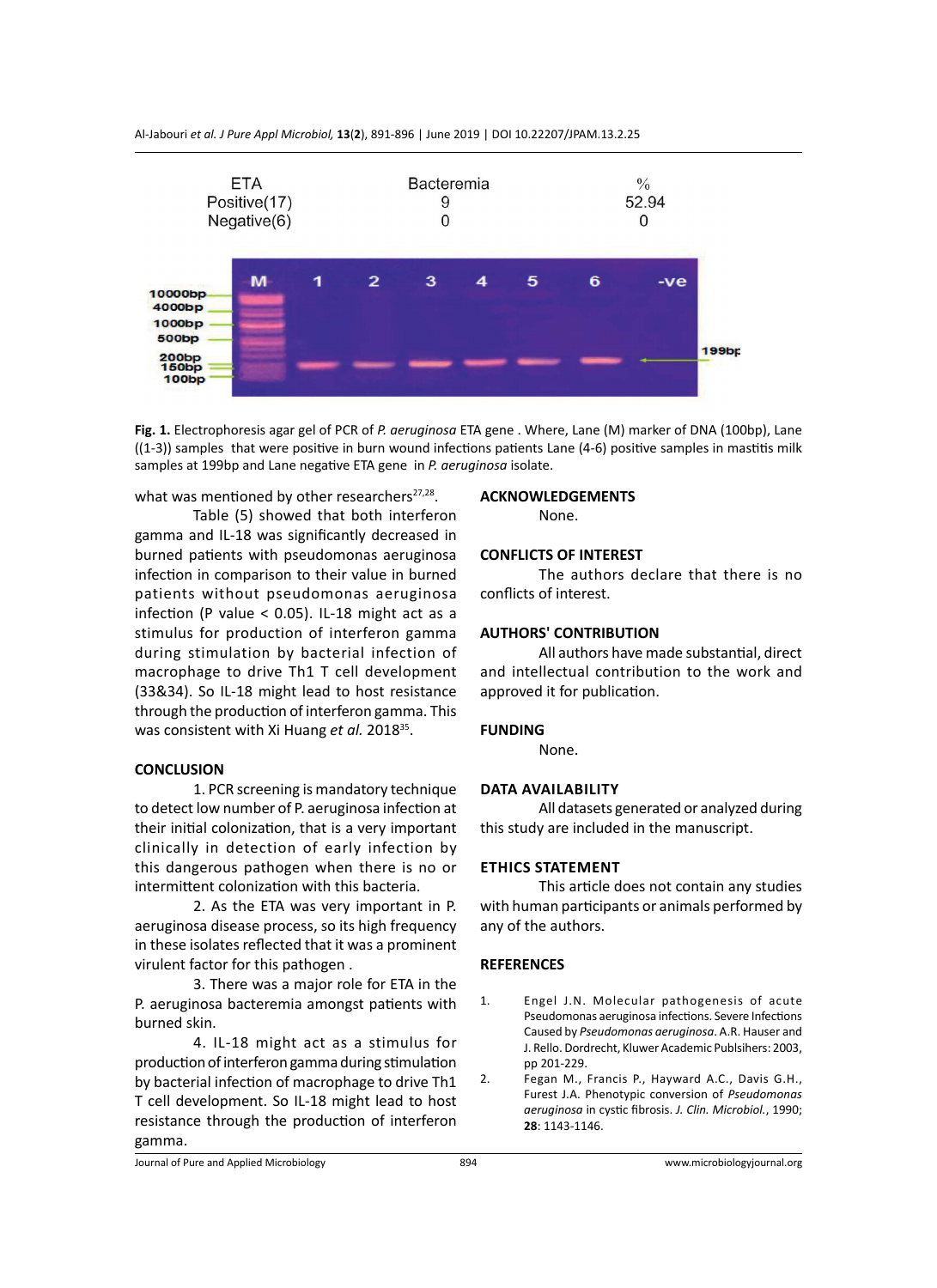- 3. Yetkin G., Otlu B., Cicek A., Kuzucu C., Durmaz R.Clinical, microbiologic, and epidemiologic characteristics of *Pseudomonas aeruginosa* infections in a university hospital, Malatya, Turkey. *Am. J. Infect. Control.*, 2006; **34**: 188-192.
- 4. M. daly 1 E., power 2 j.; bjo¨rkroth3 p., sheehan 2 A., o'connell 2 M., colgan, 2 H.; korkeala,3 and S. fanning1., Molecular Analysis of *Pseudomonas aeruginosa*: Epidemiological Investigation of Mastitis Outbreaks in Irish Dairy Herds. *APPL. ENVIRON. MICROBIOL.* 1999; p.; 2723–2729.
- 5. Nikbin V.S.1, Aslani M.M.1, Sharafi Z.1, Hashemipour M.1, Shahcheraghi F.1, Ebrahimipour G.H.2. Molecular identification and detection of virulence genes among *Pseudomonas aeruginosa* isolated from different infectious origins. *Iran J Microbiol.*, 2012; **4**(3): 118- 123.
- 6. Van Delden C., Iglewski B.H. Cell-to-cell signaling and *Pseudomonas aeruginosa* infections. *Emerg Infect Dis.*, 1998; **4**: 551-560.
- 7. Rietisch A., Gely V.I., Dove L.S. and Mekalane J.J. "Exs E a secreted regulator of type III sectior genes in *Pseudomonas aeruginosa*, *Journal Harvard Medical School*, 2005; **102**(22): pp.8006-8011.
- 8. Al-Rubaiee L. "The Role of *Pseudomonas aeruginosa*  in chronic suppurative otitis media infection". Thesis M.Sc., Medicine collage, University of Baghdad, 2009; pp.5, 6, 20, 22,
- 9. International Dairy Federation: Laboratory methods for use in mastitis work. Brussels: IDF, Document 132, 1981.
- 10. Brooks G.F., Butel J.S., Morse S.A. "*Medical Microbiology*". Jawetz,; Melnick and Adelbergs.; 25th ed., McGraw-Hill Companies. Appleton and Lange.; California, 2010.
- 11. Vandepitte J., verhaegen J., Engbaek K., Rohner P., Piot P., Heuck C.C. "*Basic laboratory procedures in clinical bacteriology*", 2ed. World Health organization. Geneva, 2003.
- 12. Wolska K. and Szweda P. Genetic features of clinical *Pseudomonas aeruginosa* strains. *Pol. J. Microbiol.*, 2009; **58**(3): 255-60.
- 13. Bauer A.W., Kirby W.M., Sherris J.C., Truck M. Antibiotic susceptibility testing by a standardized single disc method. *Am. J. Clin. Path.*, 1966; **45**: 493.
- 14. Jawetz E., Melnick J.L., Adelberg E.A., Brooks G.E., Butel J.S., and Ornston L.M. Review of medical microbiology.7thed.Middle East Edition.Appleton and Large Norwak,Connection, 1987.
- 15. Madut N.A., Abdel Gadir A.E., Eljallii I.M., Host determinants of bovine mastitis in semi intensive production system of Khartoum State, Sudan.; *J. cell Anim. Biol.*, 2009; **3**(5): 71-77.
- 16. Krik J.H., Bartlett P.C. Nonclinical *Pseudomonas aeruginosa* mastitis in diary herd. *JAVMA*, 1984; **184**: 671-673.
- 17. Sumathi B.R., Veeregowda B.M., Gomes A.R. Prevalence and antibiogram profile of bacterial isolates from clinical bovine mastitis. *Veterinary World*, 2008; **1**(8): 237-238.
- 18. Xu J., J.E. Moore, P.G. Murphy, B.C. Millar, and J.S. Elborn. "Early detection of *Pseudomonas aeruginosa-*

comparison of conventional versus molecular (PCR) detection directly from adult patients with cystic fibrosis (CF)". *Annal. Cli. Microbiol. And Antimicro.*, 2004; **3**: pp.21.

- 19. DeVos D., Lim A. Jr., Pirnay J. P., Struelens M.; Vandenvelde C., Duinslaeger L., anderkelen A. and Cornelis P. Direct detection and identification of *Pseudomonas aeruginosa* in clinical samples such as skin biopsy specimens and expectoration by multiplex PCR based on two outer membrane lipoprotein genes, opr I and opr L*.* J.Clin. Microbiol., 1997; **35**(6): 1295-99.
- 20. Wolska K. and Szweda P. Genetic features of clinical *Pseudomonas aeruginosa* strains. *Pol. J.Microbiol.*,2009; **58**(3): 255-60.
- 21. Khan A.A. and Cerniglia C.E. Detection of *Pseudomonas aeruginosa* from clinical and environmental samples by amplification of exotoxin A gene using PCR, *Applied and Environmental Microbiology*, 1994; **60**: 3739.
- 22. Pavlovskis O.R., Iglewski H., and Pollack M. Mechanism of experimental mouse infections: Adenosine diphosphate ribsylation of elongation factor 2. *Infect. Immun.*, 1978; **19**: 29.
- 23. Woods D.E. and Iglewski B.H. Toxins of pseudomonas aeruginosa: New perspectives. *Rev. Infect. Dis.*, 1983; **5**: 714.
- 24. Stuart R.K. and Pollack M. *Pseudomonas aeruginosa*  exotoxin A inhibits proliferation of human bone marrow progenitor cells in vitro. *Infect. Immun.*, 1982; **38**: 206.
- 25. Pollack M. and Anderson S.E. Toxicity of pseudomonas aeruginosa exotoxin A for human macrophages. *Infect. Immun.*, 1978; **19**: 1092.
- 26. Misfeldt M.L., Leggard P.K., Howell S.E., Fornella M.H. and Le Grand R.D. Induction of interleukin-1 from murine peritoneal macrophages by *Pseudomonas aeruginosa* exotoxin A. *Infect. Immun.*, 1990; **58**: 978.
- 27. Gang R.K., Bang R.L., Sanyal S.C., Mokaddas E. and Lari A.R. *Pseudomonas aeruginosa* septicemia in burns. *Burns*, 1999; **25**: 611.
- 28. Furuya N., Hiralata Y., Tomonok., Matsumoto T., Kaker M. and Yamaguchi K. Rates in mice with endogenous septicemia due to *Pseudomonas aeruginosa* isolates. *J. Med. Microbiol.*, 1993; **39**: 141.
- 29. Greta G., Alvydas P., and Violeta K. The pecularities of *Pseudomonas aeruginosa* resistance to antibiotics and prevalence of serogroups. *Medicina (Kaunas)*, 2007; **43**(1): 36 – 42.
- 30. Shlaes D.M. Sahm D., Opiela C. and Spell berg B. The FDA reboot of antibiotic development. *Antimicrobial agents and chemotherapy*, 2013; Do1:10.1128/ AAC.01277-13.
- 31. Edwin L., Dimatatac M.D., Marissa M., Alejandria M.D., Cecilia Montalban M.D., Cristina Pineda R.M., Concepcion Ang R.M. and Rachel Delino , M.S. (2003). Clinical Outcomes and Costs of Care of Antibiotic Resistant *Pseudomonas aeruginosa* infections. Phil. *J. Microbiol. Infect. Dis.*, 1999; **32**(4): 159 – 167.
- 32. Russell A.D. "Bacterial resistance to disinfectants: present knowledge and future problems". *J. Hosp. Infect*., 1999; **43**: pp.S57-68.
- 33. Netea M.G., Fantuzzi B.J., Kullberg R.J., Stuyt E.J., Pulido R.C., McIntyre J.L., Joosten J.W., Van D.M. and Dinarello